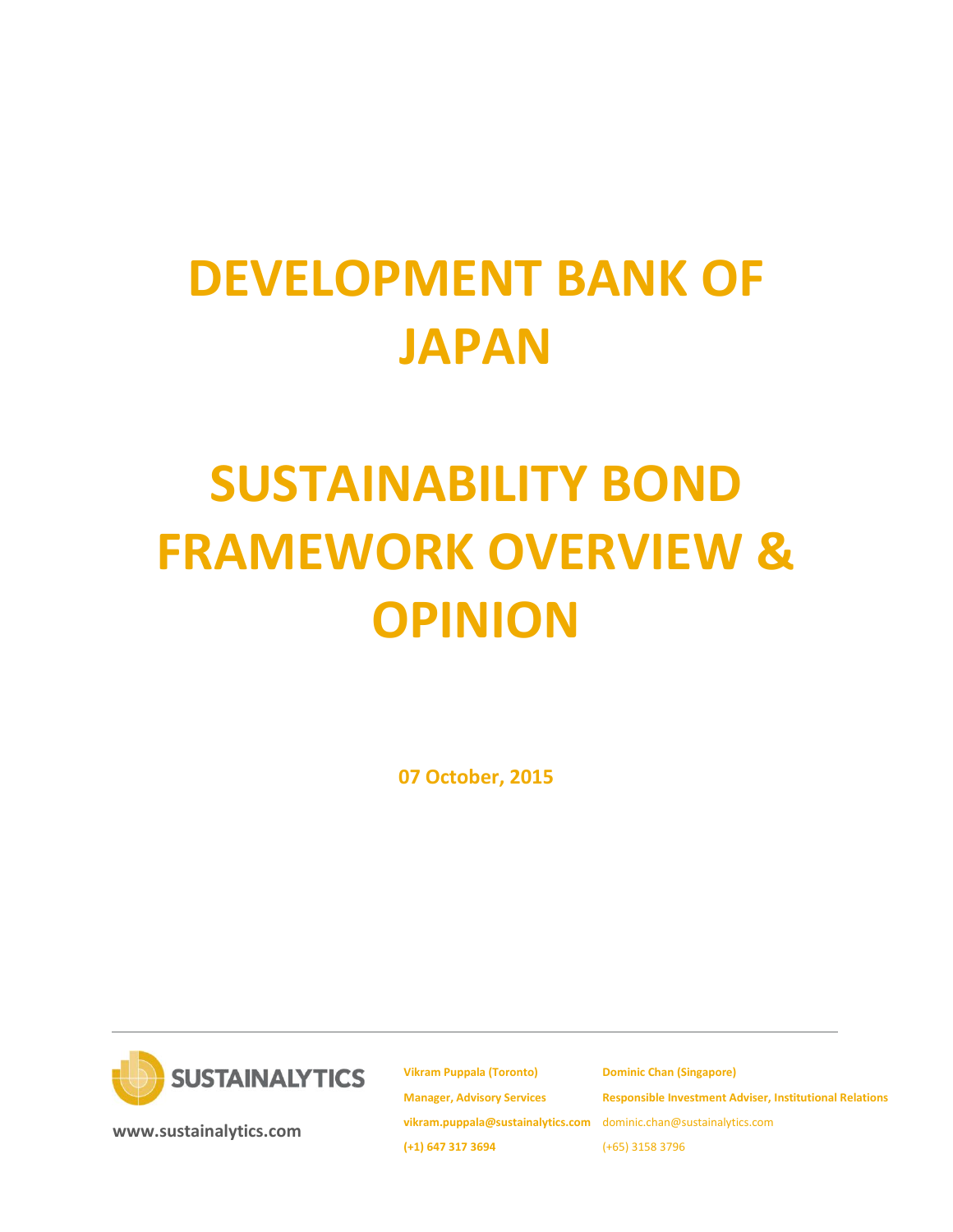# **TABLE OF CONTENTS**

| 6              | <b>DOCUMENTS REVIEWED</b>                                                 | 13             |
|----------------|---------------------------------------------------------------------------|----------------|
|                | Appendix 1B: ERLP Case Study<br><b>Appendix 2A: GBC Assessment Topics</b> | 11<br>12       |
|                | <b>Appendix 1A: ERLP Assessment Topics</b>                                | 10             |
| 5.             | <b>APPENDICES:</b>                                                        | 10             |
|                | 4.1 Conclusion                                                            | 9              |
| 4              | <b>SUSTAINALYTICS' OPINION</b>                                            | $\overline{7}$ |
|                | 3.4 Reporting                                                             | 6              |
|                | 3.3 Management of Proceeds                                                | 5              |
|                | 3.2 Projects Selection Process                                            | 5              |
|                | 3.1.2 Eligibility Criteria                                                | 5              |
|                | 3.1.1 Eligible Loans                                                      | 3              |
|                | 3.1 Use of Proceeds                                                       | 3              |
| 3              | <b>SUSTAINABILITY BOND FRAMEWORK</b>                                      | 3              |
| $\overline{2}$ | <b>INTRODUCTION AND HISTORY OF DBJ</b>                                    | $\overline{2}$ |
| 1              | <b>PREFACE</b>                                                            | $\overline{2}$ |

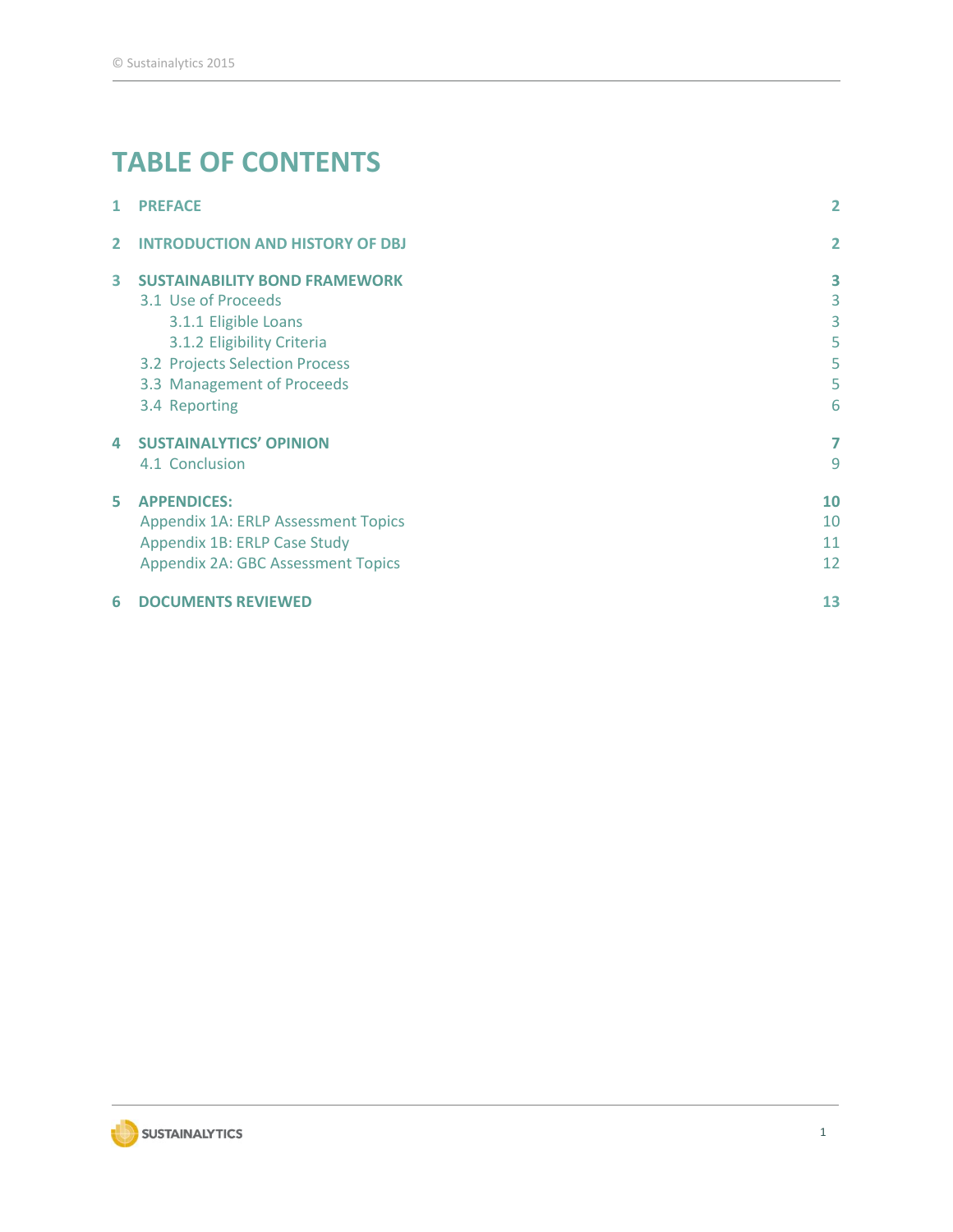### **1 PREFACE**

The Development Bank of Japan ("DBJ") plans to issue a Sustainability Bond and has engaged Sustainalytics to review and provide an opinion on the bond's sustainability credentials. As part of this engagement, Sustainalytics reviewed relevant public and internal documents of DBJ and held conversations with DBJ to understand the use of proceeds, management of proceeds and reporting aspects of its Sustainability Bond. This report contains two sections: Framework Overview – summary of DBJ's Sustainability Bond framework; and Sustainalytics' Opinion – an opinion on the framework.

## **2 INTRODUCTION AND HISTORY OF DBJ**

DBJ is a 100% government-owned policy-based financial institution headquartered in Tokyo, Japan. Throughout its history, the bank has been devoted to regional development, environmental conservation, basic social infrastructure, and the creation of technology and industry.

The Japan Development Bank, the predecessor of DBJ, was established in 1951 to facilitate the reconstruction of Japan after the Second World War, specifically in relation to securing a sustainable energy industry. Soon after, its activities expanded to include infrastructure development, both nationally and internationally. During the 1970s and 1980s, as a result of growing social imbalance and increasing concerns in relation to the stable supply of energy, the Japan Development Bank focused its efforts on decreasing the gap in standards of living, pollution control, and regional and urban developments. During the late 80s and 90s the Japan Development Bank continued to support improvements to social capital. In 1999, the Japan Development Bank and the Hokkaido Tohoku Development Finance Public Corporation merged to form DBJ. It focused on three areas: community development, environmental conservation and sustainable societies, and the creation of new technologies and industries. In 2008, DBJ was established under the Development Bank of Japan Inc. Act (the "DBJ Act").

According to its business model, DBJ "works to resolve the issues its clients face by providing specialised financial services involving integrated investments and loans." It provides the following services:

- Loans: Provision of medium- and long-term financing, as well as project financing and other forms of structured and subordinated financing.
- Investment: Provision of mezzanine and equity financing
- Consulting/Advisory services: Arrangement of structured financing, provision of M&A advisory services, applying DBJ's industry research function and expertise in environmental and technology evaluations.

Beginning with the antipollution measures implemented in the late 1960's and early 70's, DBJ has provided more than 3 trillion yen<sup>1</sup> in investments and loans for environmental measures. And in October 2014, in order to reinforce its commitment in the field of environmental conservation, DBJ issued its inaugural Green Bond. The 250 million euro three year bond was used to fund assets from DBJ's 'Green Building Certification' programme. The Green Building Certification programme will also contribute assets to the envisaged Sustainability Bond's pool of Eligible Loans.

<sup>1</sup> http://www.dbj.jp/en/pdf/CSR\_disclo/2015/2015\_all.pdf

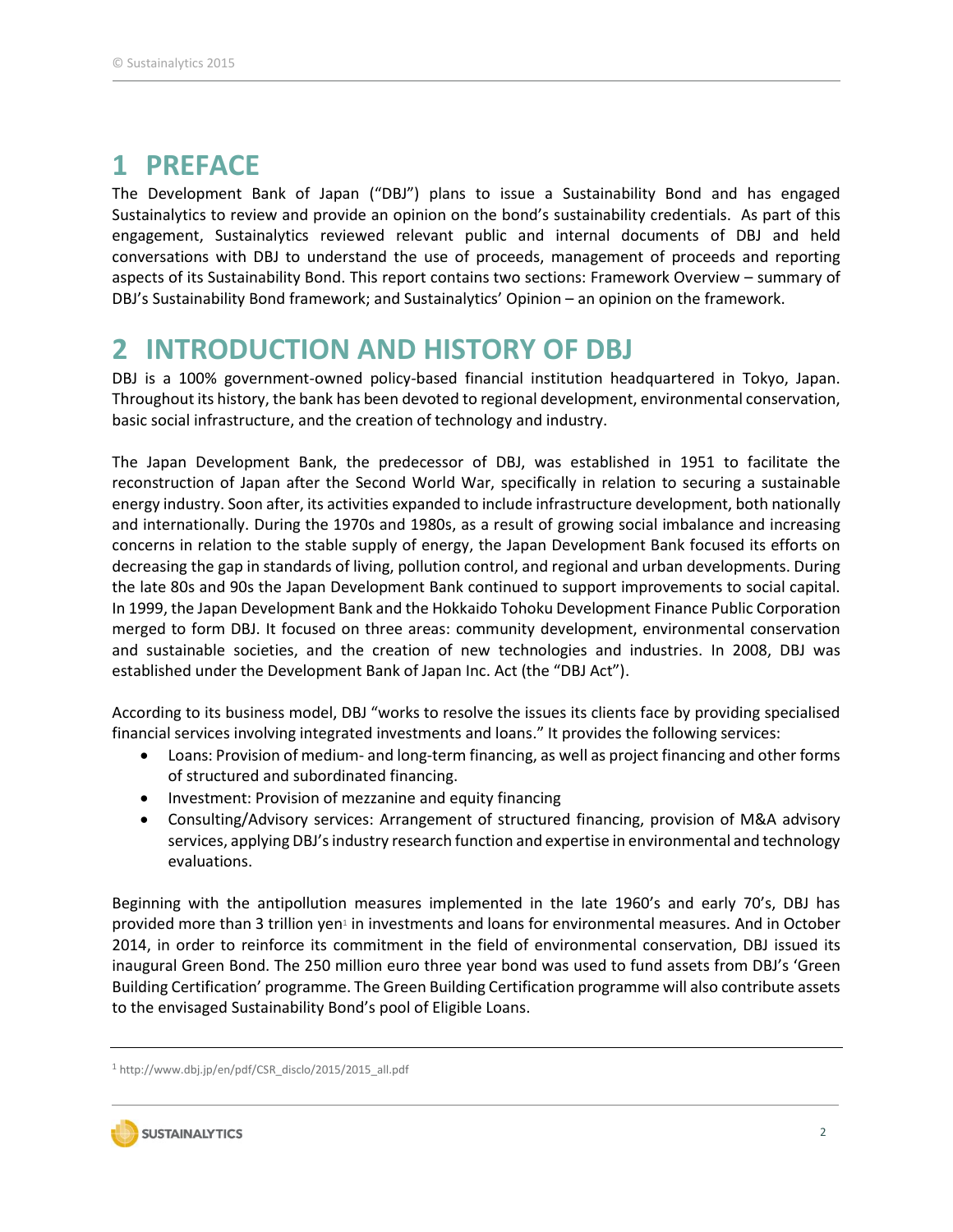DBJ plans to issue a Sustainability Bond as it seeks to diversify its investor base and connect dedicated investor demand with the sustainable parts of its business.

## **3 SUSTAINABILITY BOND FRAMEWORK**

For this Sustainability Bond issued by DBJ, a framework has been created with a goal of providing transparency, disclosure and integrity of the bond issue. Although the bond will be a Sustainability Bond and not a Green Bond, the structure of this framework follows the four key pillars of the Green Bond Principles ("GBP"):

- Use of Proceeds
- Selection Process
- Management of Proceeds
- Reporting

### **3.1 Use of Proceeds**

#### **3.1.1 Eligible Loans**

The net proceeds of the issuance of the sustainability bond will be used exclusively to finance or refinance, in whole or in part, existing and/or future 'Eligible Loans' from the following DBJ Loan Programmes and which meet the "Eligibility Criteria":

- i) The DBJ Environmentally Rated Loan Programme ("ERLP");
- ii) The DBJ Green Building Certification Programme

#### **3.1.1.1 DBJ Environmentally Rated Loan Programme**

Based on knowledge cultivated through DBJ's years of experience in investments and loans for environmental measures, DBJ initiated its Environmentally Rated Loan Programme (ERLP) in 2004. This programme incorporates environmental ratings into its lending products by evaluating the environmental management of its clients. A rating is then assigned on a letter-grade scale: A, B, C, D and None. As of the end of March 2015, DBJ had extended 472 ERLP loans.

The ERLP Rating Process follows three key steps:

Step 1: Preliminary Survey

Clients are asked to fill in a preliminary survey sheet for negative screening.

Step 2: Full Assessment

- After the preliminary survey, DBJ will conduct its full assessment based on the research of public information of the company's environmental efforts (for example a CSR Report).
- DBJ will then interview clients to collect non-public information on their environmental efforts.

Step 3: Rating and Monitoring

- Ratings will be assigned according to the points scored in the assessment.
- Clients enter into a covenant to maintain the level of environmental effort until redemption of the loan. If the covenant is broken, DBJ will review the rating.

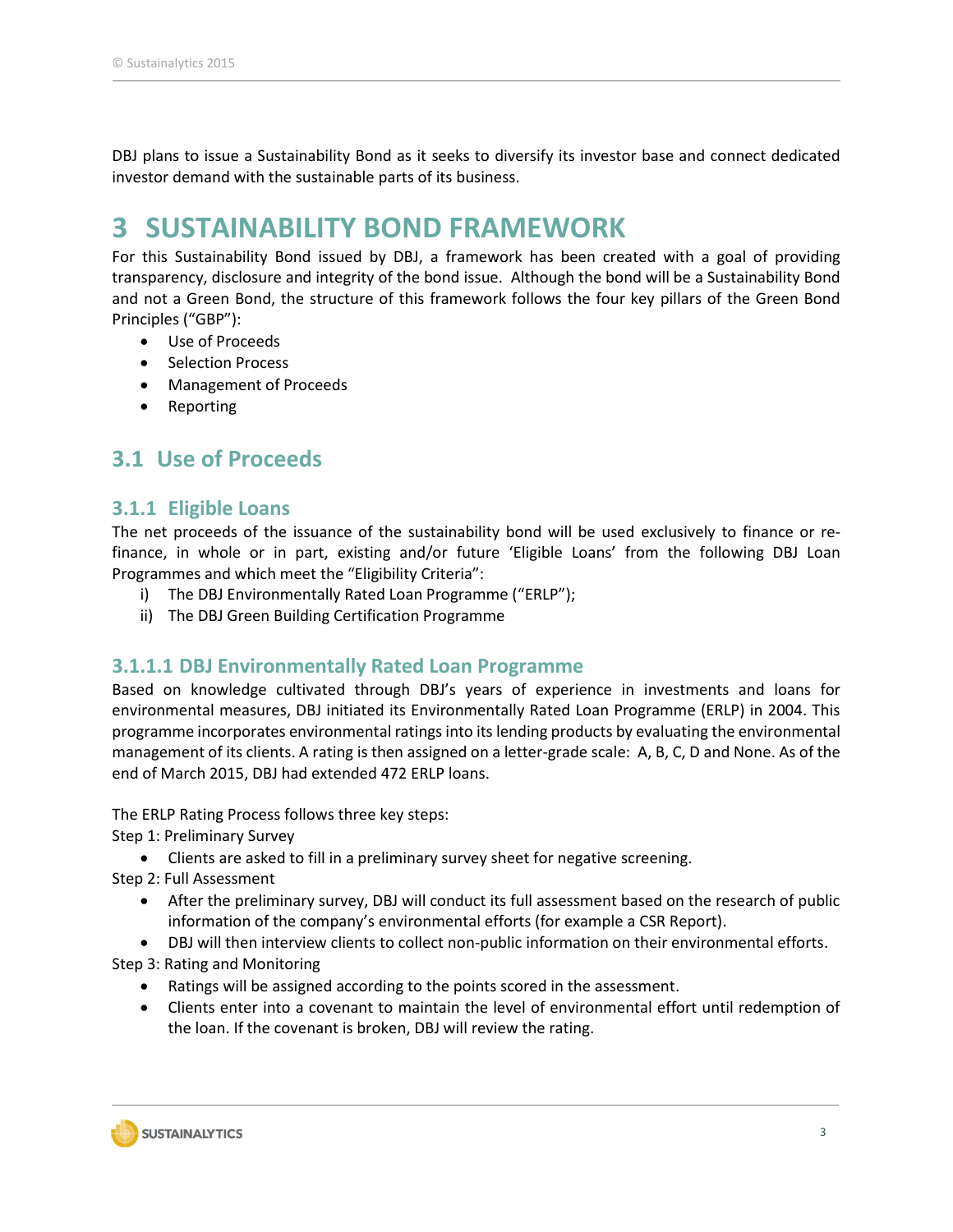The assessment incorporates the following key areas:

- General Management
- **•** Business Activities
- Environmental Performance

The key areas are broken down into sub-sectors which are weighted for importance. DBJ provides loans to companies rated A, B, C or D and excludes companies rated "None". In addition, for the companies that are rated A or B, DBJ provides a discount on loan interest rates (for companies rated C or D loans are offered at regular rates). An overview of the assessment topics is provided in Appendix 1A.

| Rating | <b>Assessment</b>                            |  |
|--------|----------------------------------------------|--|
| А      | Companies with                               |  |
|        | excellent advanced environmental initiatives |  |
| B      | Companies with                               |  |
|        | advanced environmental initiatives           |  |
| C      | Companies with                               |  |
|        | sufficient environmental initiatives         |  |
|        | Companies with                               |  |
| D      | sufficient environmental initiatives         |  |
|        | but additional effort to be required         |  |
| None   | Ineligible                                   |  |

### **3.1.1.2 DBJ Green Building Certification**

As part of its financing activities, DBJ offers "Green Building Certification" ("GBC"), in order to support its clients who own or operate real estate properties with high standards of environmental and social features. The certification is available for office buildings, logistics facilities, as well as retail facilities. In order for buildings to be certified "green", they must undergo an assessment by DBJ. This assessment is intended to ensure that the construction takes into account environmental considerations. Additionally, it ensures that the buildings take other responsible factors into account, including:

- Disaster-prevention and anti-crime measures;
- Tenants' comfort and convenience;
- Harmony with the surrounding environment;
- Collaboration with stakeholders (including tenants and investors); and
- Environmental Investor Relations activities.

Once a property has successfully received the certification, DBJ will support the financial needs for new developments and refurbishments. Further details about the areas of assessment under GBC are provided in Appendix 2A.

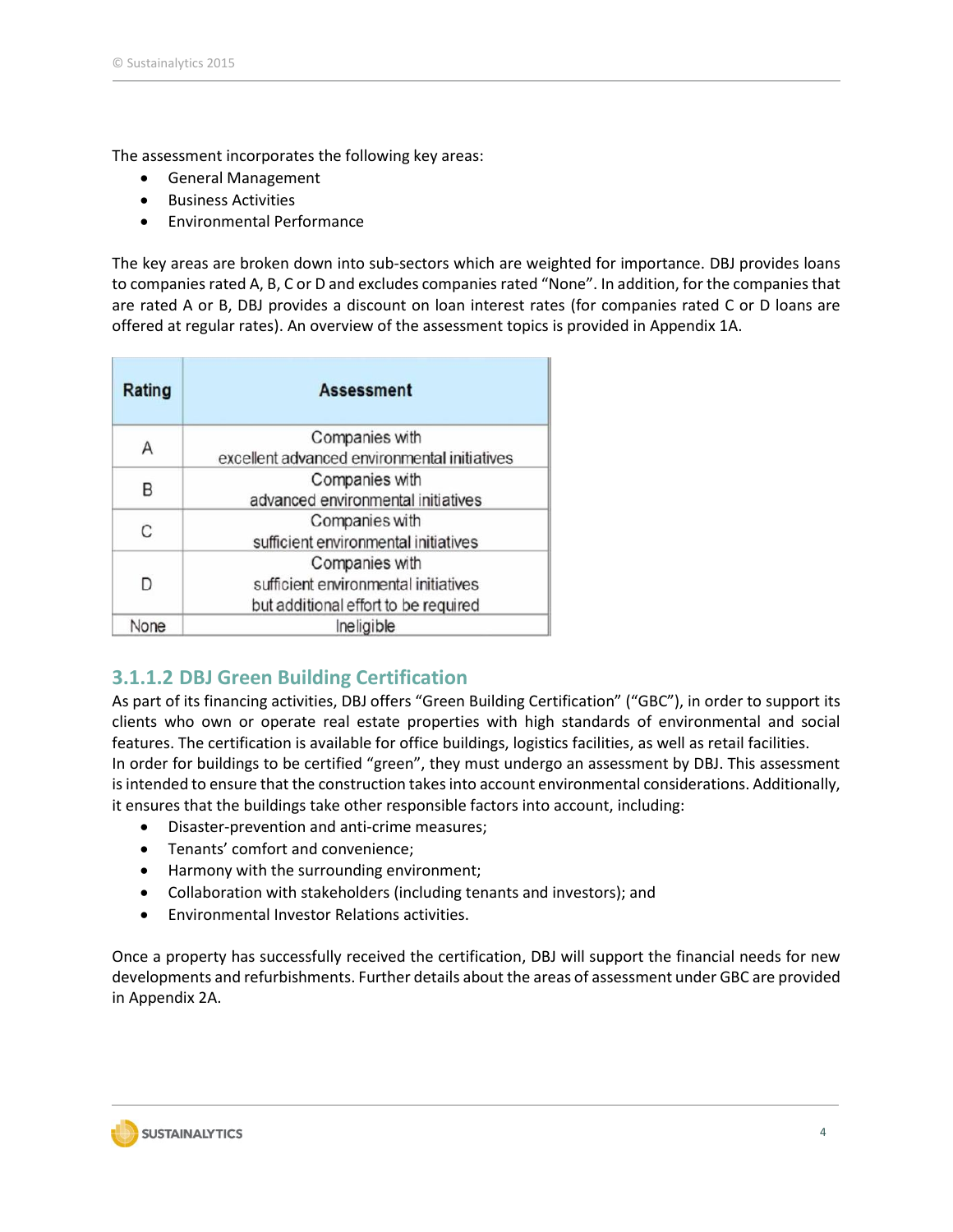As a result of the assessment, properties may receive one of the following certifications:

| Rating  | <b>Assessment</b>                                                      |  |
|---------|------------------------------------------------------------------------|--|
| 5 Stars | Properties with the best class<br>environmental & social awareness     |  |
| 4 Stars | Properties with exceptionally high<br>environmental & social awareness |  |
| 3 Stars | Properties with <b>excellent</b><br>environmental & social awareness   |  |
| 2 Stars | Properties with high<br>environmental & social awareness               |  |
| 1 Star  | Properties with satisfactory<br>environmental & social awareness       |  |

### **3.1.2 Eligibility Criteria**

Eligibility Criteria are defined as:

- Loans to companies that are rated A, B or C under the Environmentally Rated Loan Programme
- Loans to (re)finance buildings that are rated 3, 4 or 5 stars under the Green Building Certification Programme and that were not allocated to the previous Green Bond proceeds.

### **3.2 Projects Selection Process**

DBJ's Treasury team is responsible for the selection of loans that meet the Sustainability Bond's Eligibility Criteria and for the allocation of Sustainability Bond proceeds of the selected loans. All loans and corresponding ratings approved under ERLP and GBC programmes are tracked in an internal loan management system. This allows DBJ's Treasury team to accurately identify and select the loans as per the Sustainability Bond Eligibility Criteria and allocate Sustainability Bond proceeds appropriately. These loans and bond proceeds allocated to them are recorded and maintained in a spreadsheet, which is used for tracking and reporting purposes.

### **3.3 Management of Proceeds**

Management of unallocated proceeds: The net proceeds from the bond issuance will be held and tracked in DBJ's treasury until they are allocated to Eligible Loans. So long as the Sustainability Bond is outstanding, DBJ aims to allocate an amount equivalent to the net proceeds of the Sustainability Bond towards Eligible Loans. Unallocated proceeds will be held in cash and/or a money-market portfolio which will be tracked by DBJ Treasury.

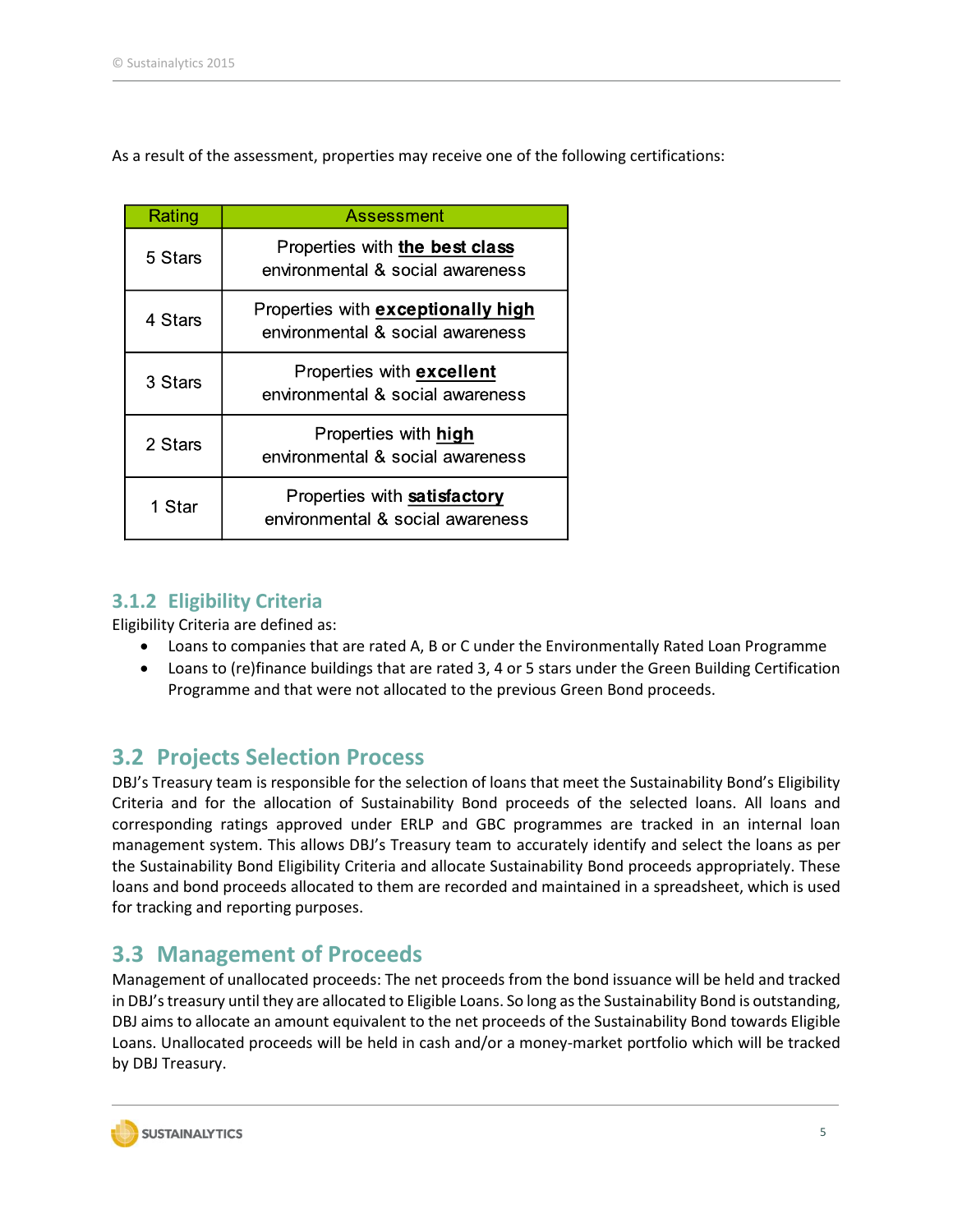Tracking of proceeds: DBJ has internal loan management systems to track the amount of funds allocated to Eligible Loans.

### **3.4 Reporting**

The allocation of the bond proceeds will be reported annually on DBJ's website. DBJ will disclose, on an annual basis, the total amount of loans provided under the ERLP and GBC programmes and the number of loans granted using the Sustainability Bond proceeds. In addition, in the case of the GBC programme where it has received client's consent, DBJ will disclose two or three cases studies of green buildings underlying the loans allocated to Eligible Loans. In the case of the ERLP, DBJ will report the sector distribution of clients and, in cases in which it has received a client's consent, it may report project summaries and key factors evaluated on specific green projects undertaken or implemented by the client.

DBJ will also disclose the amount of unallocated proceeds and the investments in which these proceeds are held.

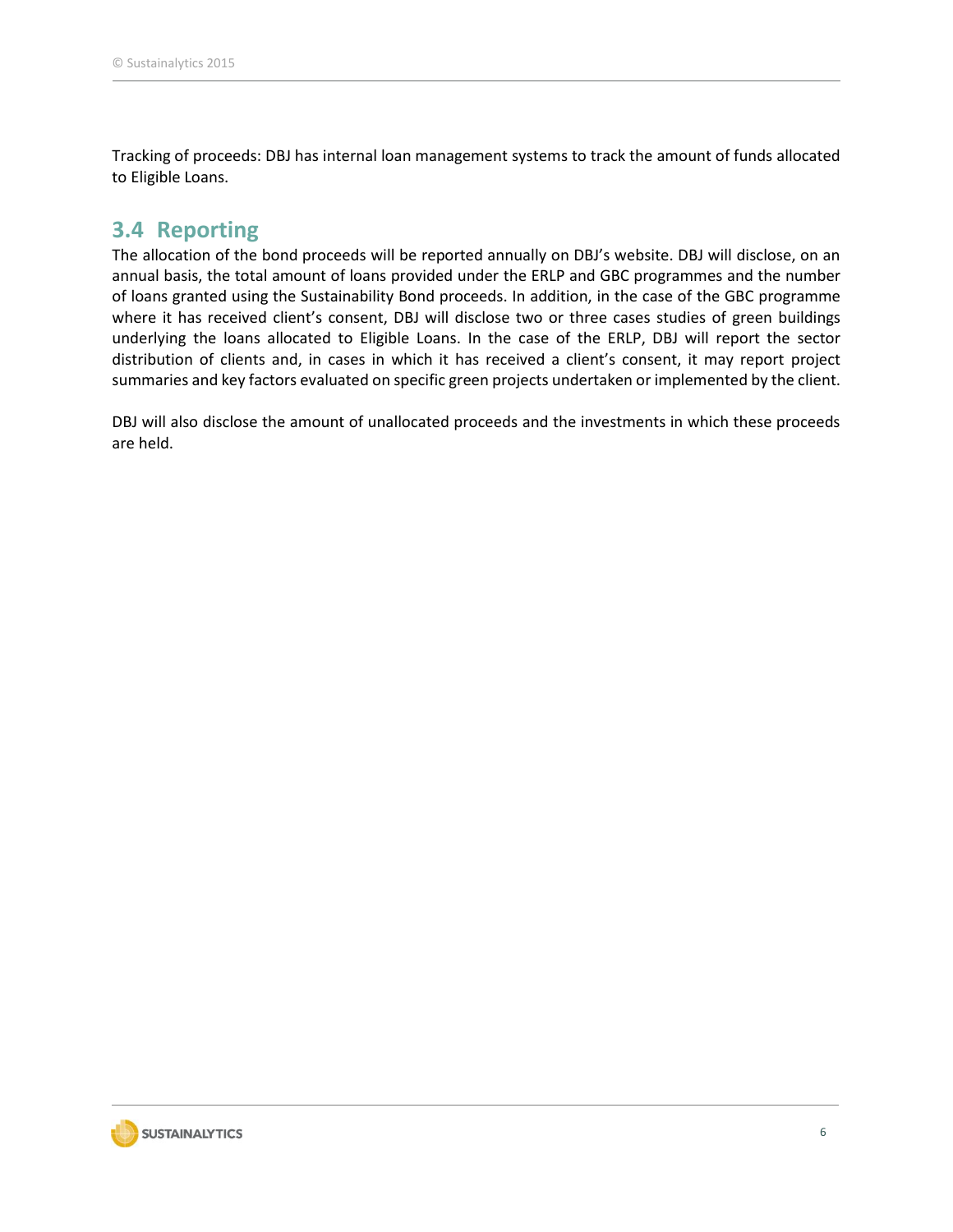# **4 SUSTAINALYTICS' OPINION**

*Environmentally-focused organisation:* Historically, DBJ was always mandated to focus its financing activities on the environment with a focus on pollution prevention in the 1960s and 1970s, on environmental preservation in 1990s, and now on investment and financing activities targeting environmental conservation and sustainable societies. In June 2001, DBJ became the first Japanese bank to sign the UNEP Statement by Financial Institutions on the Environment and Sustainable Development. In addition, DBJ had developed a detailed Environmental Policy. Article 2 of this policy states that DBJ promotes environmental measures through loan and investment activities by supporting environmentally sustainable corporate management by its clients. In addition, ERLP and GBC programmes demonstrate that the integration of environmental factors in its financing activities has been a key focus area for DBJ.

*DBJ's Environmentally Rated Loan Programme ("ERLP"):* Sustainalytics reviewed DBJ's ERLP in detail and compared it with its own ESG rating methodology to determine if the ERLP adequately evaluates companies on key environmental aspects.

Sustainalytics reviewed the 15 assessment topics (see appendix 1A), all the indicators within the assessment items, evaluation criteria and the scoring to determine if these cover the wide range of topics and assessment areas covered by Sustainalytics' own ratings methodology. Key points from the assessment are below:

- Sustainalytics rates companies on 1) preparedness (commitment), 2) disclosure and 3) performance (qualitative and quantitative) which are typical areas of assessment in most rating methodologies. Although the questions in ERLP framework are not explicitly grouped under the above mentioned areas, they are adequately captured within each assessment item.
- The Environmental Performance area in ERLP aims to capture detailed information on quantitative metrics such as energy use, GHG emissions, water, waste, and other resource use. Sustainalytics views this as an area of strength in the ERLP methodology.
- The ERLP has different screening sheets for different types of companies such as manufacturing companies, leasing companies, retail trading companies, transportation companies, logistics companies and so on. This allows DBJ to carry out assessment relevant to a specific company type.
- Rating companies on commitment, disclosure and performance needs to be complemented by assessing companies on major ESG events or controversies. DBJ, aims to capture major ESG risks by asking companies to report such events as part of the rating and conducts its own research to identify companies' involvement in negative events.

Based on this assessment Sustainalytics is confident that the ERLP methodology adequately assesses companies on the key environmental issues and is effective in identifying the environmental leaders. Sustainalytics reviewed several companies that were rated as leaders by DBJ and found that they did not have any major controversies.

*DBJ's Green Building Certification ("GBC"):* DBJ initiated its Green Building Certification (GBC) programme in 2011 and, as of May 2015, had certified 183 buildings, 40 logistics facilities and 24 commercial facilities.

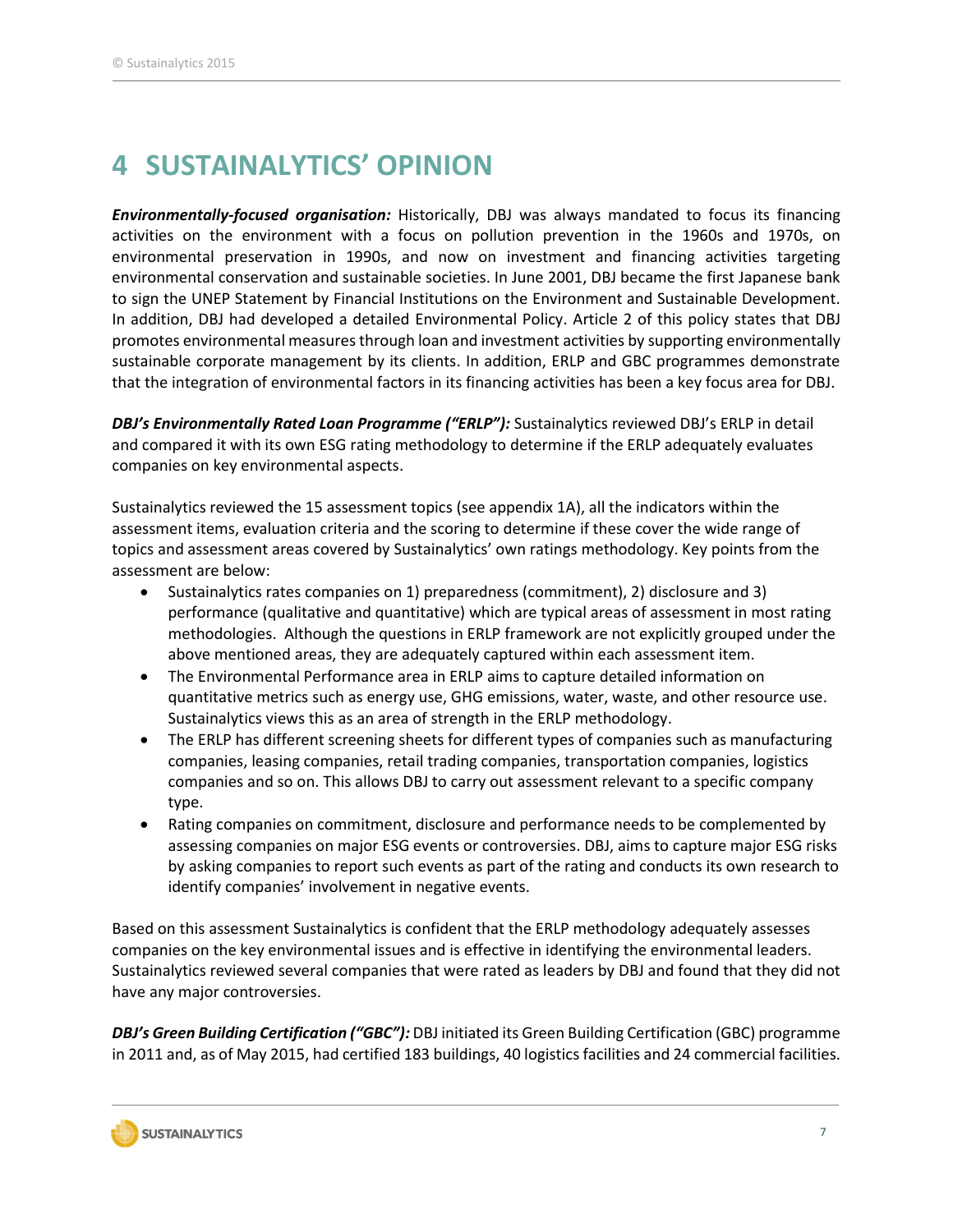GBC is a certification that is independent from DBJ's loan, therefore, the GBC rating does not affect terms of the loan. However, only those loans that receive 3 stars or above will qualify as Eligible Assets in the Sustainability Bond Framework

In FY 2010, DBJ assessed a sample of Japan's REIT buildings (about 100 buildings) and the assessment resulted in about 50% of the stock akin to 2-star GBC-rated buildings and most of the highly rated buildings (as defined by other 3rd party agencies) were similar to 3-star GBC-rated buildings. This indicates that Japan REIT buildings with 4 or 5 stars under GBC programme have higher environmental performance than most buildings in Japan that receive top ratings from 3rd party agencies.

Therefore, by selecting buildings with 5, 4 or 3 stars, DBJ is allocating the proceeds of the Sustainability Bond to REIT buildings with top environmental performance in Japan.

*Impact:* The ERLP incentivizes companies to improve their environmental performance by providing discounted interest rates for top-rated companies. In addition, companies with ratings lower than D are not eligible for loans under the ERLP. Furthermore, DBJ updates the assessment criteria annually which could result in higher thresholds, thereby making it difficult for a company to achieve the same rating without making reasonable improvements the next time the companies borrows from DBJ. The fact that quite a few companies that had previously received ratings and loans under ERLP have returned to apply for loans under ERLP programme, and qualified under a more stringent assessment indicates the programme has contributed to improve environmental performance of the company. In this way, DBJ is encouraging its borrowers to continually improve their environmental performance. In addition, by having a minimum requirement for loan qualification and providing incentives for high performers, DBJ is providing a clear signal to the market that environmental impact is a key consideration for its lending products. Furthermore, the companies that receive high scores benefit from enhanced reputation among their peers.

With GBC, DBJ rates buildings based on improvements in energy efficiency, natural resource use, sourcing of renewable energy and third-party certification (LEED, BREEAM etc.), in addition to other factors such as amenities, risk management, community and partnership. According to DBJ, the interest in its GBC has increased over the years as property owners value the GBC certification as a way to differentiate their buildings from other buildings. Given this interest, DBJ has expanded its GBC to cover office buildings, retail and logistic facilities. Going forward, DBJ aims to foster a correlation between a building's GBC ratings and its economic value, creating a market in which green buildings are valued appropriately.<sup>2</sup> In addition, the GBC certification is reviewed annually in order to reflect changes made to the facility since the previous certification and to confirm if the rating is still appropriate under the revised scoring. In this way, DBJ is raising the bar every year and pushing companies to increase their environmental efforts in order to maintain their rating.

By selecting A, B or C rated companies under ERLP and buildings that are rated 5, 4 or 3 stars under GBC programme, DBJ is using the bond proceeds to fund companies/buildingsthat provide the highest positive sustainability impact.

<sup>2</sup> http://www.dbj.jp/en/pdf/CSR\_disclo/2015/2015\_all.pdf

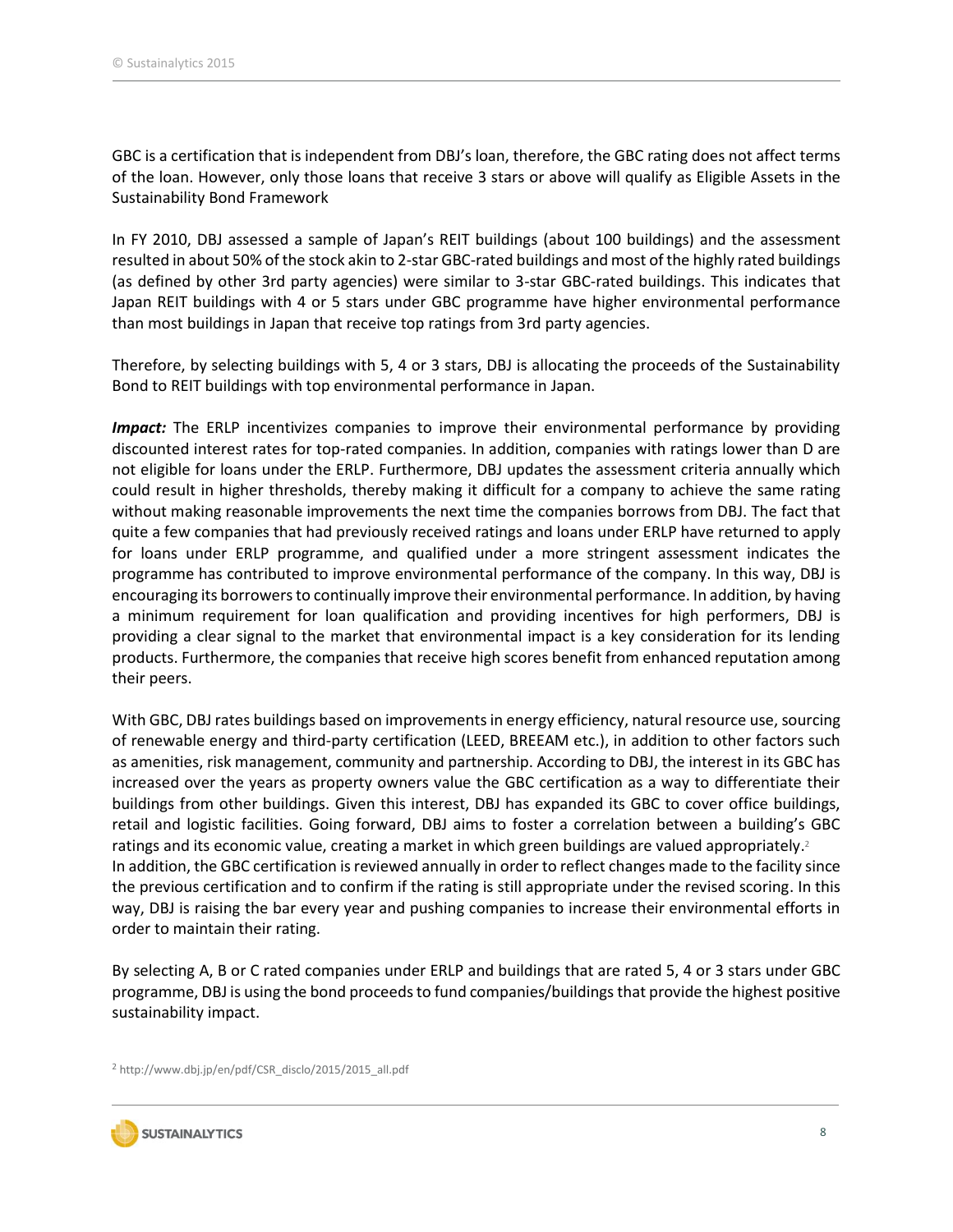*In-depth assessment:* DBJ carries out an in-depth and detailed assessment under its ERLP and GBC programmes in order to rate companies/buildings. DBJ shared with Sustainalytics detailed process information that included process maps and questionnaires that are used to research and collect information, and explained how the assessments are carried out under ERLP and GBC programmes. For example, under ERLP, companies are assessed on 117 questions through interviews, in-person meetings and site visits. These questions address topics such as environmental governance, environmental risk management, environmentally-friendly products, KPI's or measurements for resource use etc.

Similarly, for the GBC, DBJ evaluates buildings on more than 100 questions that include ecology (energy efficiency, resource savings etc.), amenities, risk management (environmental risk, crime prevention, etc.), community impact (impact on surrounding environment) and partnership (tenant education etc.). DBJ dedicates extensive effort and resources to the ERLP and GBC and believes that these efforts encourage and incentivize environmental considerations within companies/REITs in Japan. The companies too are willing to undergo this rigorous assessment and provide detailed information as they not only see this benefiting them financially but also enhancing their reputation in Japan. This is a win-win for the companies and DBJ in promoting environmental stewardship in Japan, which is one of the key objectives of the Sustainability Bond.

#### **4.1 Conclusion**

The framework underlying DBJ's sustainability bond is aligned with the four pillars of the 2015 Green Bond Principles – Use of Proceeds, Project Selection Process, Management of Proceeds and Reporting. This assures the robustness of the framework and transparency of the bond. By selecting the top performers under the ERLP and GBC, DBJ's sustainability bond aims to allocate proceeds to companies/buildings that are environmental leaders in Japan.

As a government-owned financial institution, DBJ has the opportunity to take the leadership role in promoting sustainability in Japan, through its financing activities. Through programmes like ERLP and GBC, DBJ has taken this leadership role by encouraging companies and organisations to consider environmental sustainability in their activities. By issuing the Sustainability Bond linked to ERLP and GBC, DBJ is able to further this role and achieve its objective of promoting sustainability in Japan.

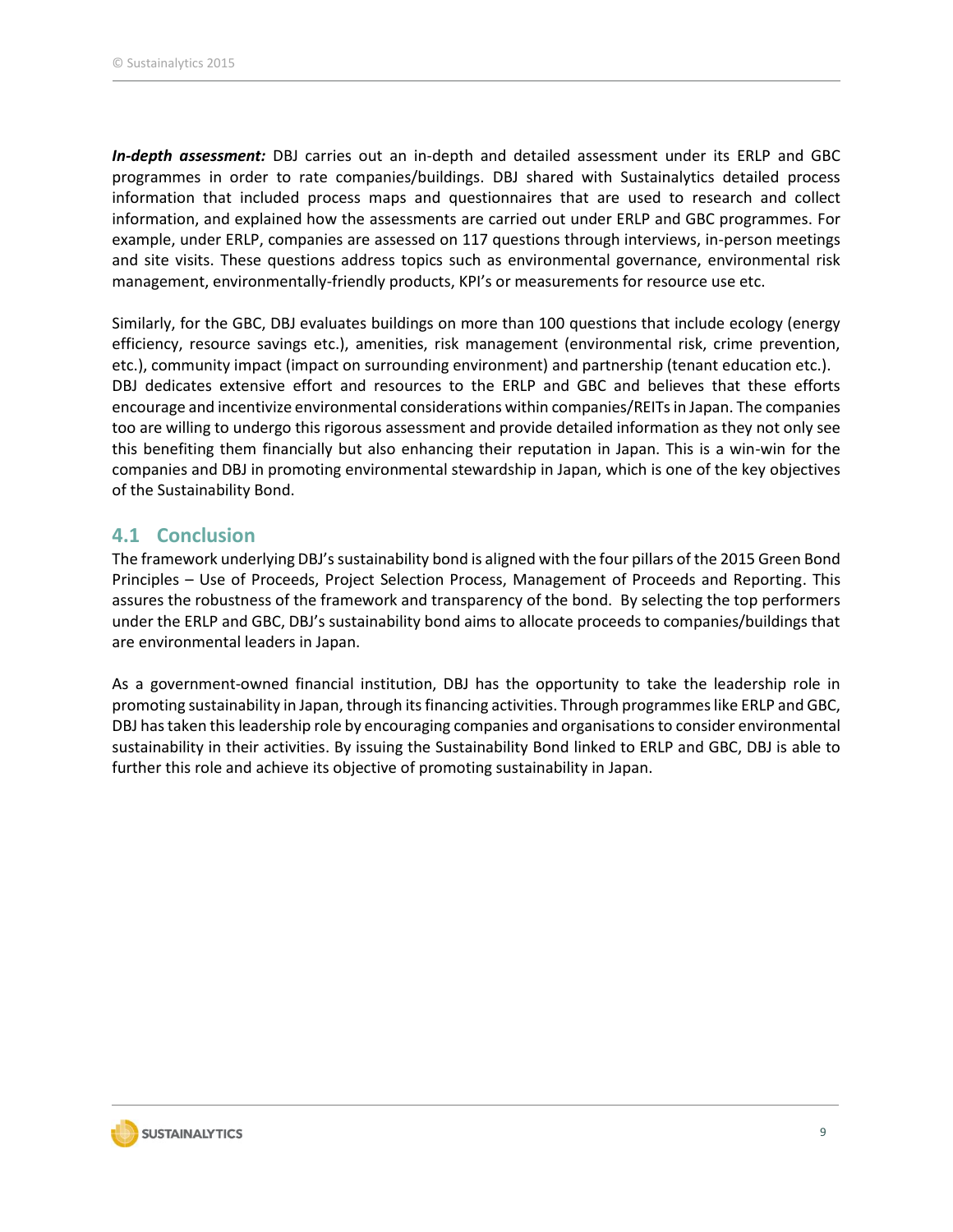# **5 APPENDICES: Appendix 1A: ERLP Assessment Topics**

| Assessment item               |                                                                      |  |  |  |  |
|-------------------------------|----------------------------------------------------------------------|--|--|--|--|
|                               | A Corporate governance                                               |  |  |  |  |
|                               | <b>B</b> Risk management                                             |  |  |  |  |
|                               | <b>C</b> Social issues                                               |  |  |  |  |
| General<br>management         | <b>D</b> Identified material issues                                  |  |  |  |  |
|                               | <b>Selection of Key performance</b><br>F<br>indicators (KPIs)        |  |  |  |  |
|                               | <b>F</b> Disclosure of information                                   |  |  |  |  |
|                               | Environment-friendly products and<br>G<br>services                   |  |  |  |  |
|                               | <b>Environmental considerations in</b><br>н<br>manufacturing process |  |  |  |  |
| <b>Business</b><br>activities | <b>Environmental considerations in</b><br>Т<br>supply chain          |  |  |  |  |
|                               | J R&D system                                                         |  |  |  |  |
|                               | <b>K</b> Total assessment                                            |  |  |  |  |
|                               | Measures addressing global<br>L<br>warming                           |  |  |  |  |
| Environmental                 | Measures for effective use of<br>М<br>resources                      |  |  |  |  |
| performace                    | N Measures for water resources                                       |  |  |  |  |
|                               | O KPIs for stakeholder engagement                                    |  |  |  |  |

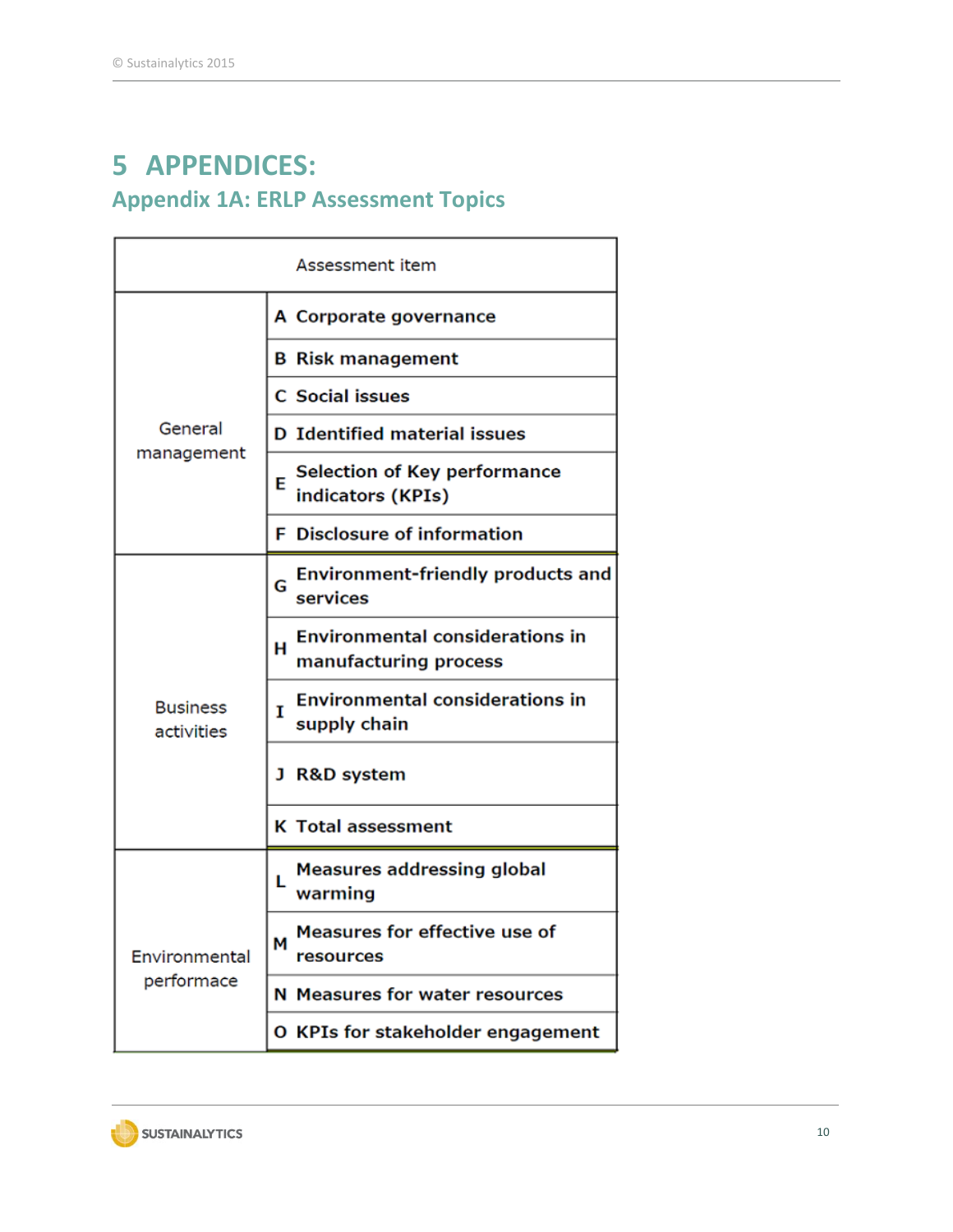### **Appendix 1B: ERLP Case Study**

#### Case Study Suzuki Motor -

Suzuki Motor Corporation, headquartered in the city of Hamamatsu, Shizuoka Prefecture, has "Small Cars for a Big Future" as its slogan. In line with this mantra, the company has become an industry leader conducting business on the world stage in the production and sale of mini-vehicles, which are lightweight, offer good fuel performance and are low in CO<sub>2</sub> and other emissions. Since the time of its establishment, Suzuki Motor Corporation has made a full-fledged effort to manufacture "valuable products," working at the same time to promote environmental initiatives throughout the company. Underscoring this emphasis, the company formulated the Suzuki Global Environment Charter in 2002, and has cultivated a particularly high level of environmental management.

DBJ gave Suzuki Motor Corporation the highest rank for the DBJ Environmentally Rated Loan Program and

Source: DBJ CSR Report 2015

arranged syndicated loans for the company based on that system.

We accorded Suzuki Motor Corporation a high rating for four reasons. (1) The company has placed a strong emphasis on the environmental effect of its products in use. Applying some of the strictest standards such as Top Runner Standards, the company promotes Suzuki Green Technology, a next-generation environmental technology aimed at reducing weight and fuel consumption. As a result, the company provides products that create new demand, while at the same time addressing an issue facing society. (2) To reach increasing numerical targets for higher global average fuel economy, the company has set key performance indicators (KPIs) for the development of environmental technologies based on a medium-term roadmap. These KPIs lead to the development of next-generation vehicles and improvements in technologies for enhancing fuel performance. (3) The company conducts monthly environmental effect analyses of each of its production lines and processes, and uses energy cost conversions to measure annual results of introducing equipment. These measures help to ensure the thorough visualization of environmental effects and lead to thorough environmental measures at every plant. (4) In addition to having in place a system to centrally manage the environmental risk of its procurement partners, the company has introduced Suzuki's Environmental Management System for sales distributors to promote environmental awareness throughout the supply chain.



**New ALTO** 

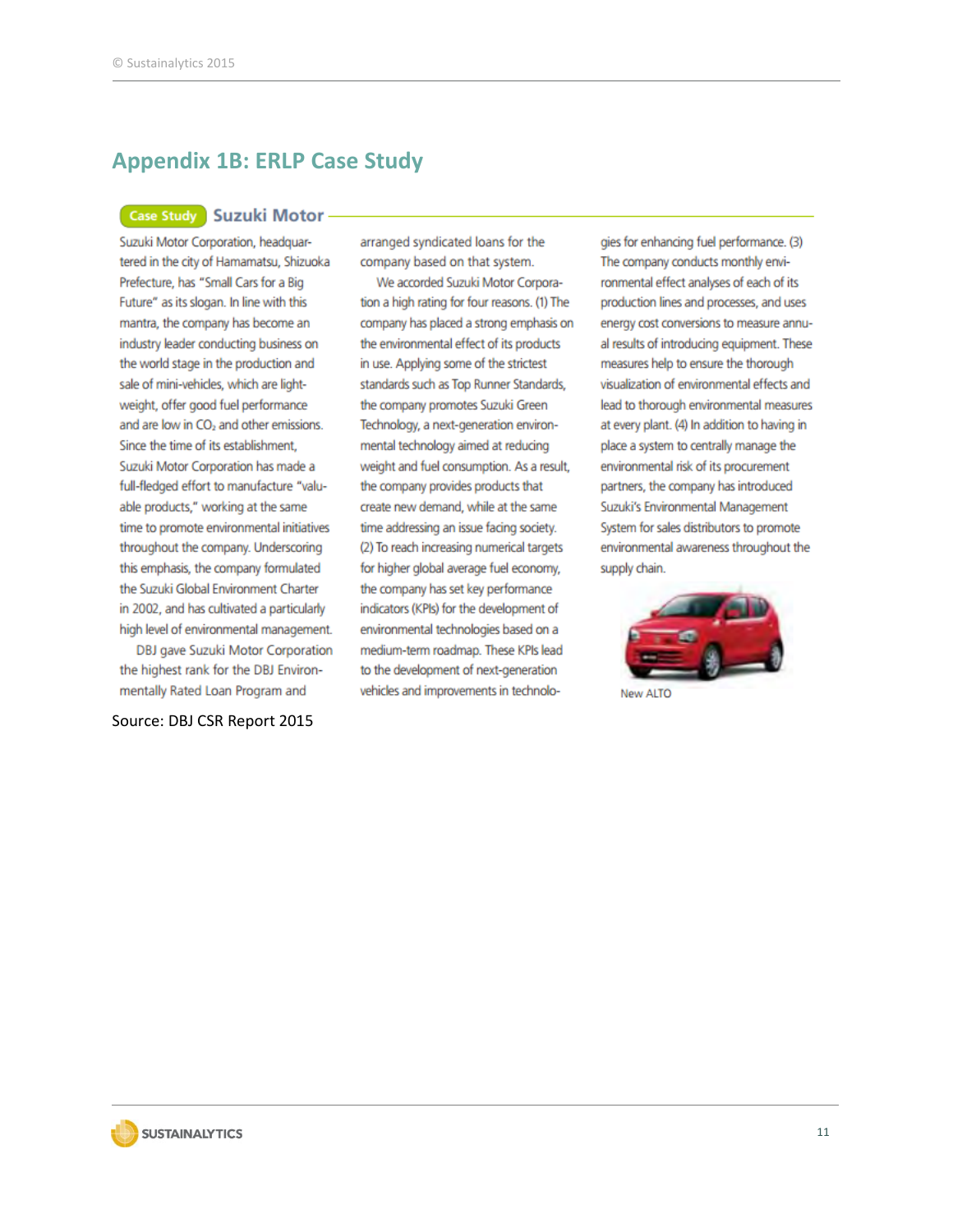### **Appendix 2A: GBC Assessment Topics**

### **Assessment structure**

#### The three pillars of assessment

The features and characteristics of the green building will be classified into three main categories: (1) ecology, (2) risk management & amenities / diversity, and (3) community & partnership. Each main category consists of five subcategories and has a full score of 100 points. The entire assessment consists of about 60 questions.

#### • Comprehensive assessment

Among the conventional assessment points, we have attached particular importance to the owner operation of the property, notably as to the points shown below, which adds to the uniqueness of our certification system.

- $\bullet$  In the risk management part, disaster prevention & anticrime measures
- In the community & partnership part, local environment-awareness initiatives  $\ddot{\bullet}$

#### • Innovation point system

We have adopted an additional point system to reflect exceptionally innovative initiatives in each subcategory. Such initiatives need not fit in the scope of the respective questions.

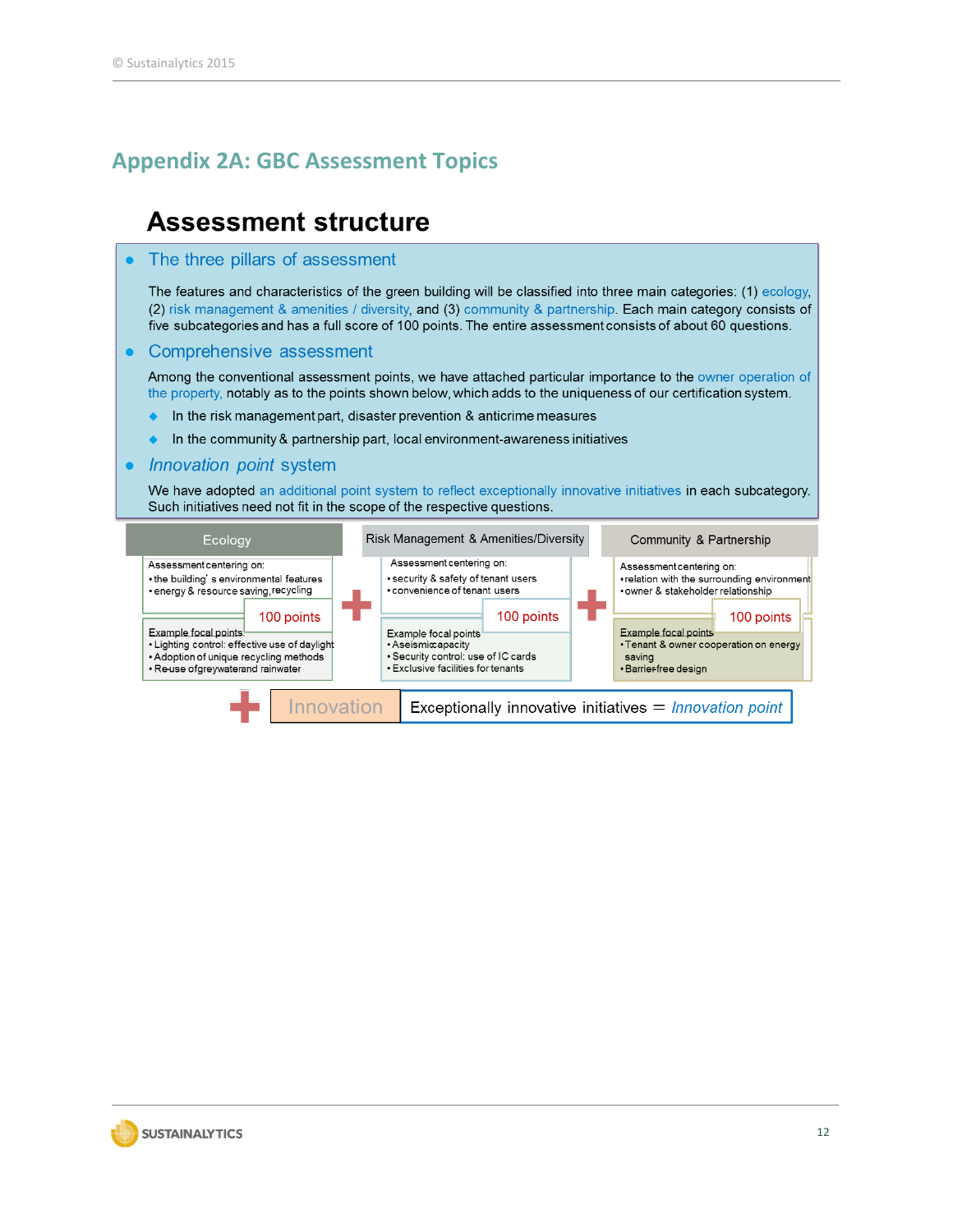# **DOCUMENTS REVIEWED**

### **Sustainalytics reviewed the following documents for the purposes of writing this report**

| <b>Number</b>  | <b>Document Title</b>                | Comments                             |
|----------------|--------------------------------------|--------------------------------------|
| $\mathbf{1}$   | <b>DBJ Green Bond Framework</b>      | Details about the framework          |
| 2              | <b>DBJ ERLP Screening Sheet</b>      | Understand the scoring               |
| 3              | <b>DBJ ERLP Rating Process</b>       | Understand the rating process        |
| 4              | <b>DBJ ERLP Case Studies</b>         | Understand outcome of the            |
|                |                                      | assessment                           |
| 5              | <b>DBJ ERLP Score Distribution</b>   | Analysis of scores                   |
| 6              | <b>DBJ GBC Scoring Sheets</b>        | <b>Understand scoring</b>            |
| $\overline{7}$ | <b>DBJ GBC Certification Process</b> | Understand the process               |
| 8              | <b>DBJ GBC Case Studies</b>          | Understand outcome of the            |
|                |                                      | assessment                           |
| 9              | DBJ CSR report 2015                  |                                      |
| 10             | DBJ's negative screening document.   | Details about exclusionary criteria. |